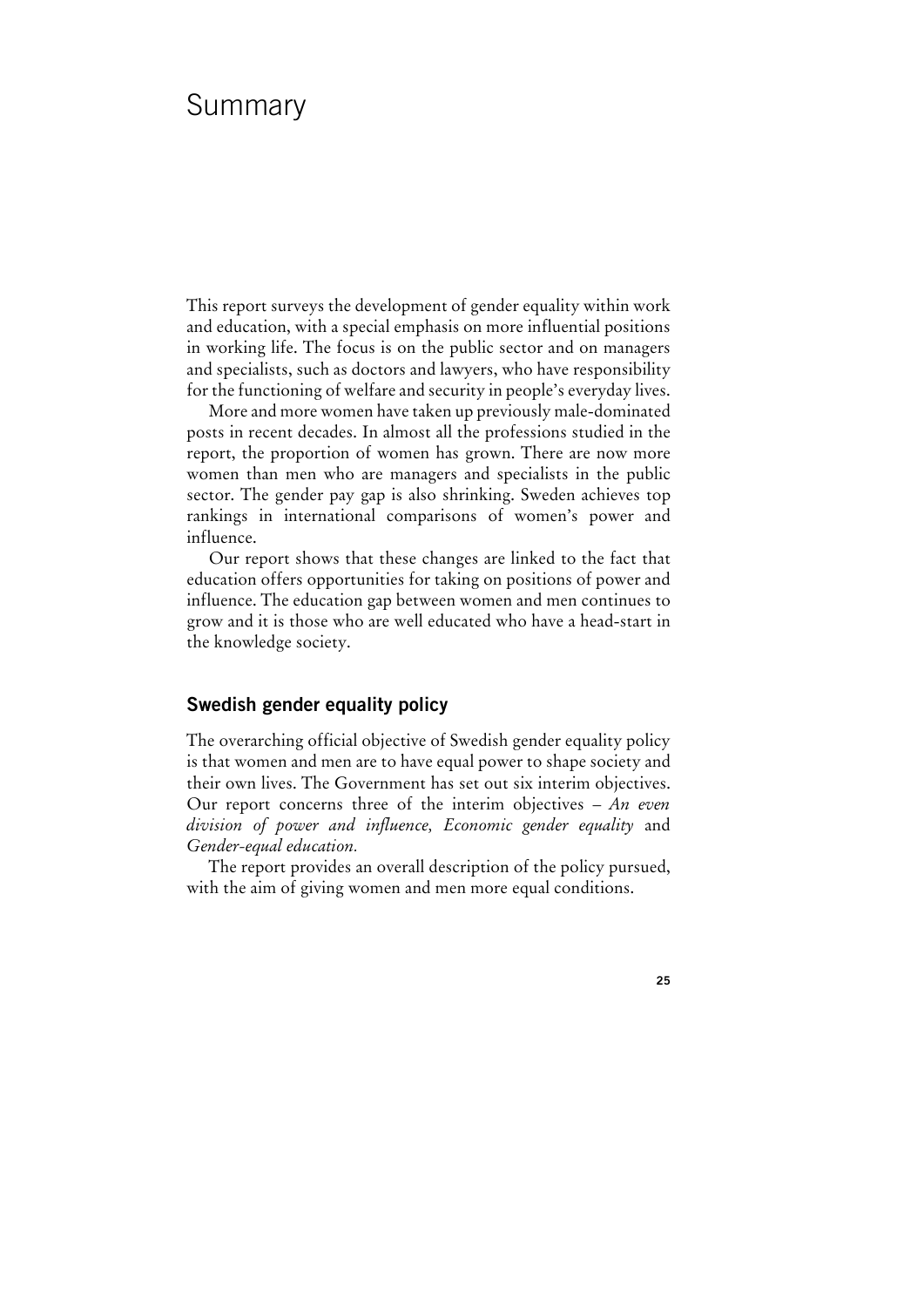Following the reform of voting rights in 1919, a number of political decisions were taken to give women better opportunities for both education and work. But it was men who had a higher level of education and therefore dominated in professions of power and influence.

Over a period of twenty years, from the 1960s to the 1980s, major changes occurred in society and working life. The Swedish economy blossomed and unemployment fell. It then became important to get more people into work, and women were seen as a potential labour force. More political reforms helped women to get into the labour market. Important examples included education reforms, individual taxation, the expansion of childcare and parental insurance. Several professions that had previously been closed to women were opened up, such as that of priest or police officer. New aspects of policy carried the 'gender equality' element: the Equal Opportunities Act, the Minister for Gender Equality, the Gender equality delegation and the Equal Opportunities Ombudsman. It was also a time when the women's movement made its appearance and pushed for political decisions.

## **Education**

Between the years 1918 and 1958, there was a gradual doubling of the number of students who achieved an upper secondary school certificate and a university degree. In the ten years that followed up to 1968, the number of students achieving an upper secondary school certificate grew fivefold and the number achieving a university degree grew fourfold. During the entire period, the proportion of women increased compared with that of men (see the graph below).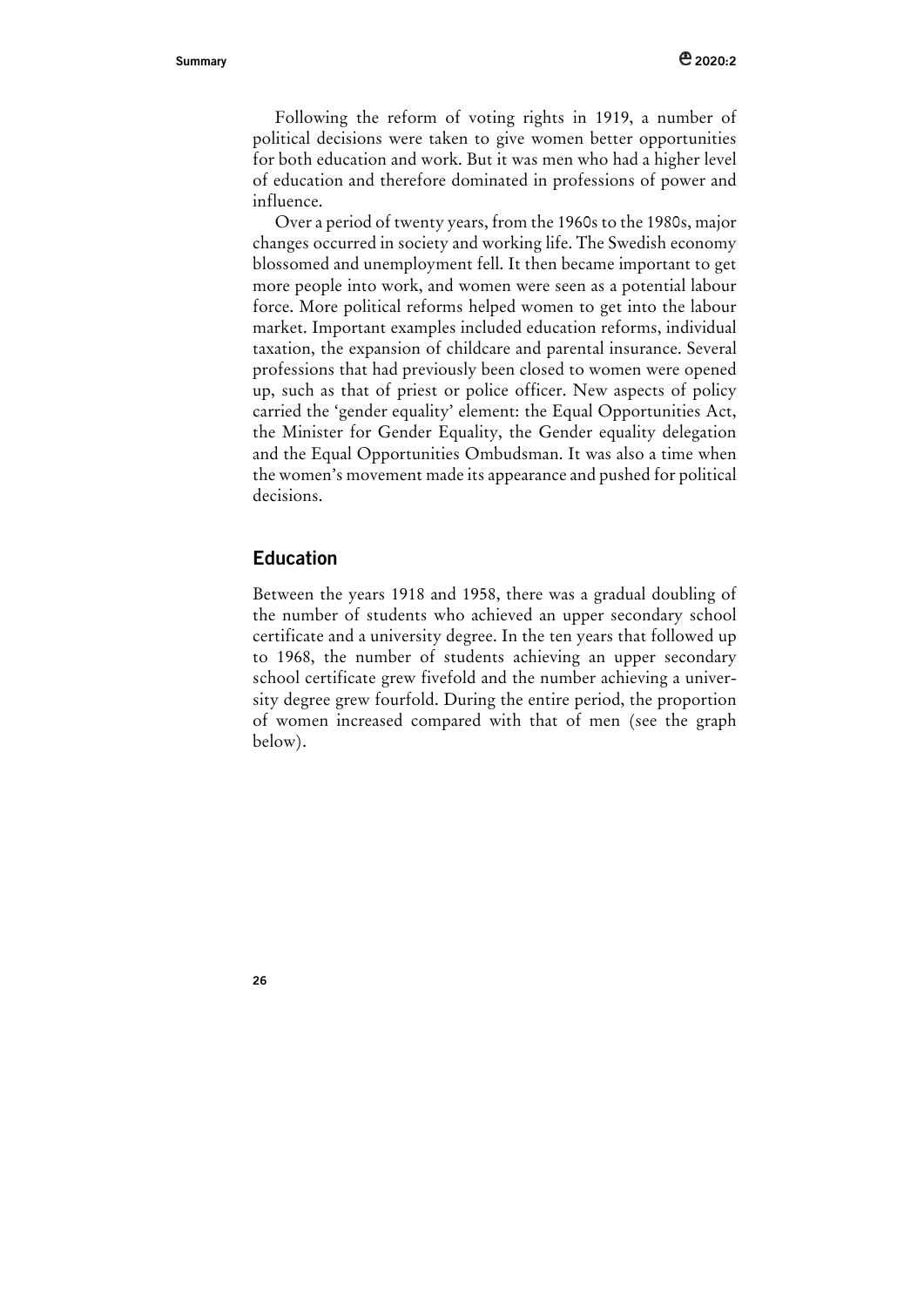**Figure 1 Number of students achieving an upper secondary school certificate or university degree and proportion of women at junior secondary school, upper secondary school and university during the period 1918-1968** 



Source: Statistics Sweden. Statistical Yearbooks of Sweden 1918–1969.

Between 1968 and 2018, the proportion of women who achieved an upper secondary school certificate trebled and the proportion who completed a university degree grew fourfold. For men, the increase was lower. Within universities, women dominated in five of eight main degree areas in 2018. In 45 out of a total of 55 degree areas, women are in the majority.

Women do better than men at all levels of education. This applies to eligibility from compulsory school to upper secondary school, and also those who complete leaving certificates from upper secondary school and higher vocational education. Almost twice as many women complete university degrees. Similar gender differences can also be noted in terms of numerical grades and drop-outs from upper secondary school, as well as the feed-in to academic education.

Since 1975, there has been a complete shift in how the population of Sweden is educated. At that time, more than half of the population had elementary school, junior secondary school or compulsory school as their highest level of education. A little over one in ten had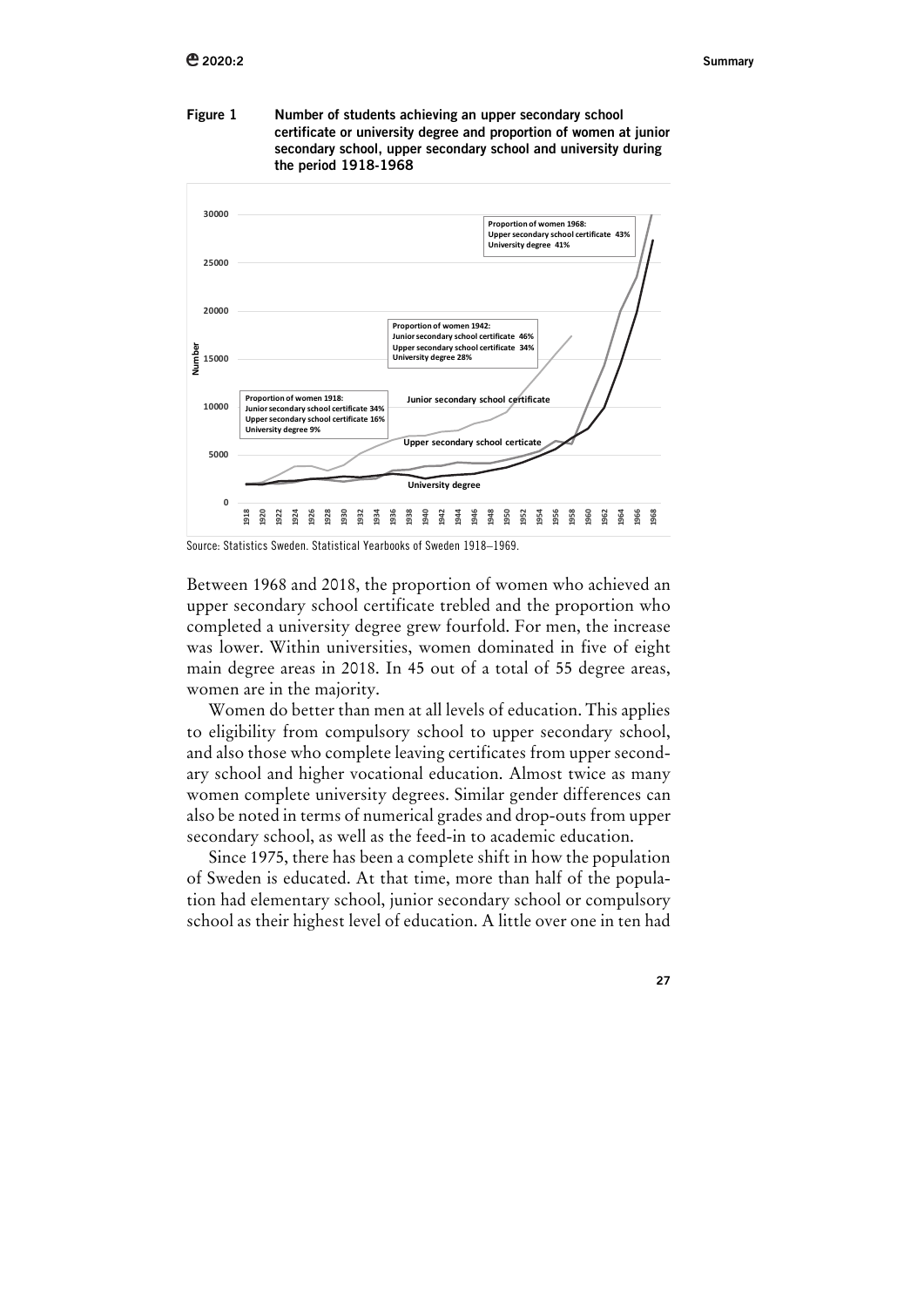a degree from a university or other higher education institution. In 2017, four in ten women and three in ten men had a post-secondary education.

In the mid-1980s, women surpassed men as having the highest level of education in society. The level of education continues to increase and the gender difference continues to grow. If this trend continues in the same way, it is estimated that 54 per cent of women and 39 per cent of men will have a post-secondary education in 15 years' time.

#### **Work**

During the 1950s, life for many women consisted of looking after children and the household. In the 1970s, increasing numbers of women went out to work, both 'housewives' and the younger generation of women who had completed upper secondary school or an academic education. Between 1970 and 1990, the proportion of women in the labour force increased from 60 per cent to 85 per cent. This meant almost 700 000 more women in gainful employment, the equivalent of 90 per cent of the entire increase in the labour force during this period.

Of all of the approximately 4.4 million people currently employed in Sweden, half are women. One third of all employees work in the public sector. Women are in the majority as managers and specialists in the public sector, but in the minority in the private sector. The proportion of women managers has steadily increased.

In total, 43 per cent of employees in the public sector have a postsecondary education of three years or longer; in the private sector the figure is 22 per cent. Within the regions, the proportion of men with a higher education is highest; in central government and the municipalities, the proportion of women with a higher education is highest.

The need for staff with a higher education continues to increase. At the top of the list of professions in need of staff are several professions with a high proportion of women and that require accreditation or authorisation. Examples include midwives, psychologists, doctors, dentists, nurses and teachers. But there is also a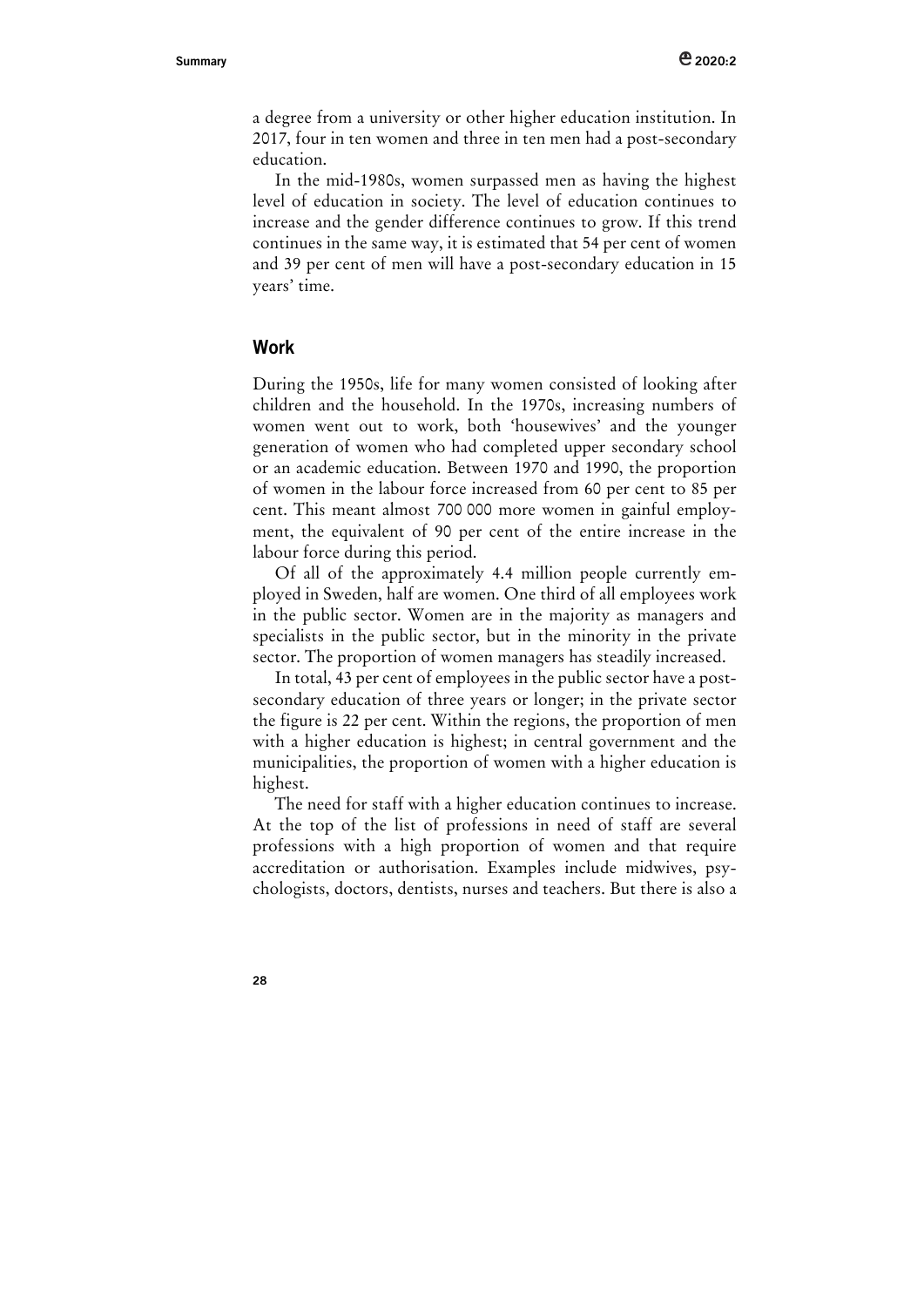growing need for civil engineers and IT specialists, which are professions with a high proportion of men.

# **Power and influence**

The main chapter of the report provides a survey of gender equality within the areas where power and influence can be said to be concentrated in society, such as politics, central government, regions, municipalities, the private sector and opinion building.

Within a lot of political assignments and professions, such as manager and specialist, it is possible to compare the proportion of women and men in two benchmark years. Out of 18 'top positions' in the public sector, there are two in which the proportion of women exceeds 60 per cent in the latter benchmark year: in 13 positions the proportion of women is between 40 and 60 per cent, and in three positions the proportion of women is below 40 per cent. This can be compared with the first year of measurements, when the proportion of women was below 40 per cent in 16 out of 18 positions<sup>2</sup>.

<sup>2 &#</sup>x27;Quantitative gender equality' means an even division of women and men in the range 40–60 per cent. If more than 50 per cent is of one gender, women or men are in the majority. If more than 60 per cent is of one gender in a group, it is either female- or male-dominated.

**<sup>29</sup>**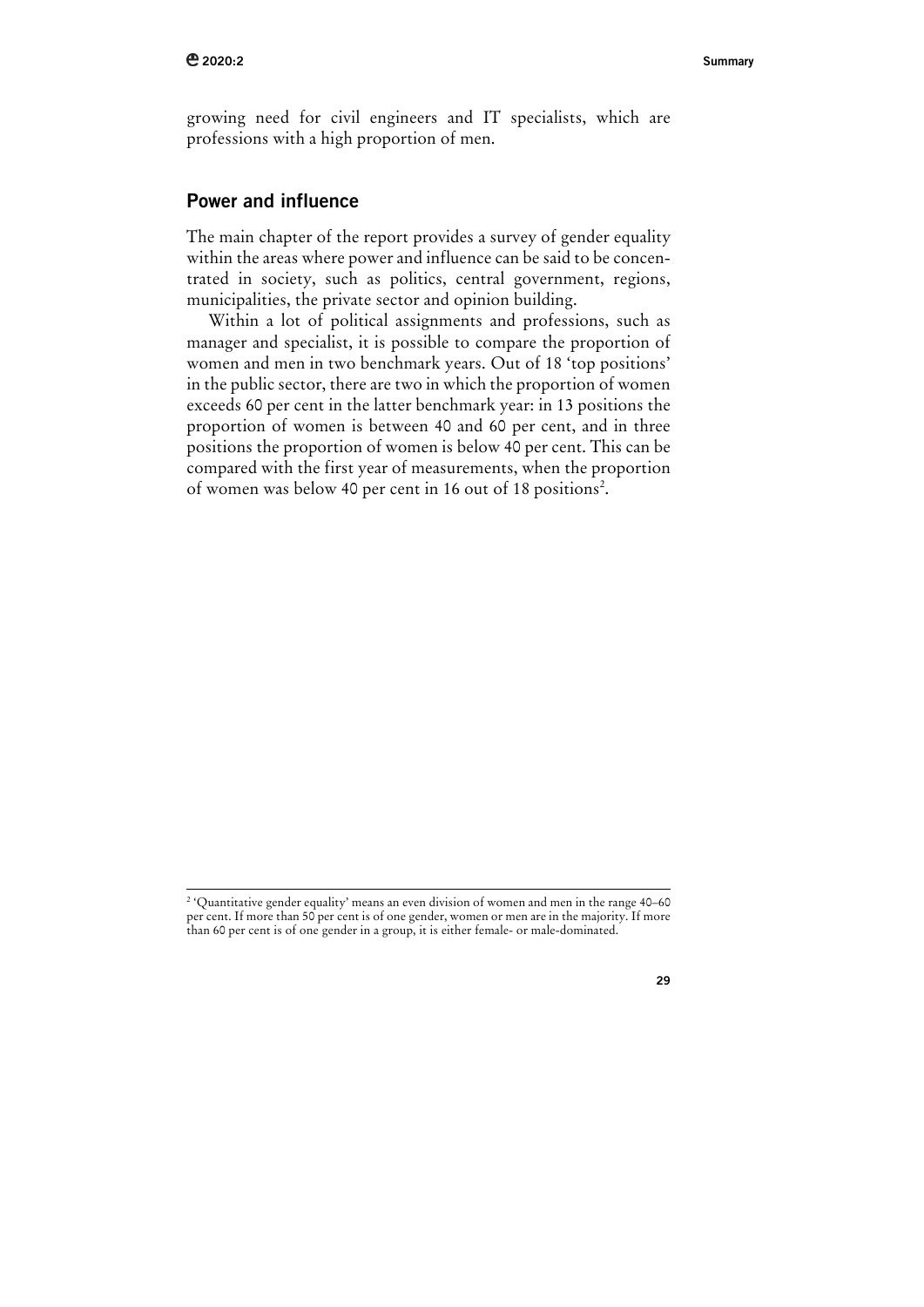

**Figure 2 Proportion of women in top positions in the public sector and the change over time (varying years of measurement, minimum ten years)** 

To estimate the future gender balance of managers and specialists, we have compared employees in a younger age group with those in an older age group. Several traditionally male professions have become female professions in the younger age group, such as lawyers, journalists, doctors and financial analysts (see the graph below).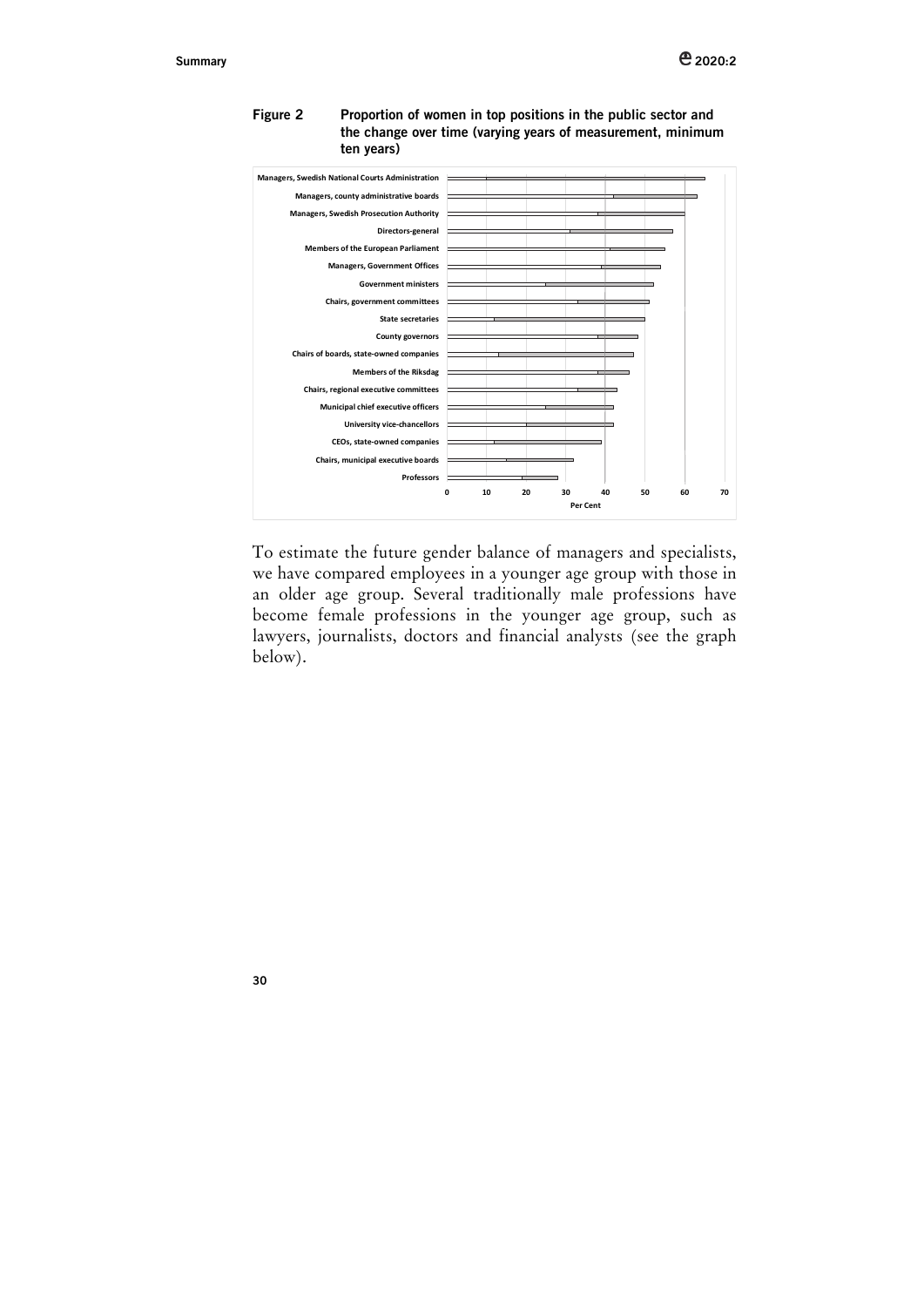

Figure 3 Proportion of women in ten managerial and specialist professions, two age groups, entire labour market in 2016

Source: Statistics Sweden.

### **Wages**

Women's wages have historically been well below those of men. It was not until 1970 that the last of the special women's wages were abolished in the collective agreements. According to the National Mediation Office, the most important cause of the gender wage gap today is that women and men work in different professions and that wage levels between these professions differ. An increased or decreased proportion of women in a profession has not affected the wage gap, either upwards or downwards.

Over the past 25 years, wages have generally increased more for women than for men. Women are well educated and are increasing their proportion in managerial and specialist positions. Over the past ten years, the wages of women with a higher education have increased more than for men with a higher education in all sectors of the labour market. In an increasing number of specialist professions, women have equal or higher wages than men.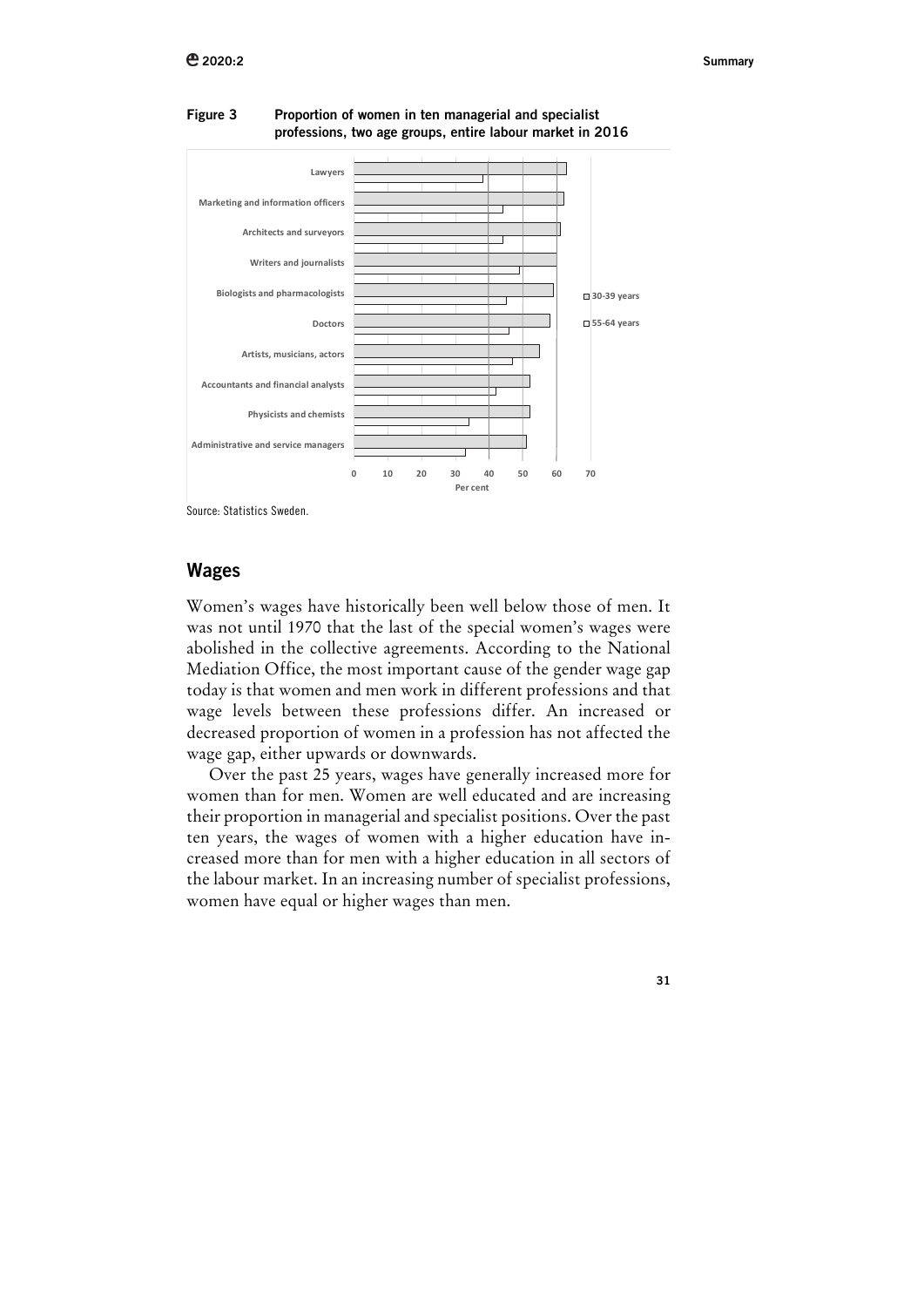Wage statistics are complex and give rise to different interpretations. It is difficult to reach a common view of what is the most relevant and correct analysis. Many issues in the area of wages should be subject to more in-depth analysis.

### **International comparison**

Sweden ranks highly in five recent international comparisons on power and influence. Sweden is among the countries whose education levels have increased slightly more than the OECD average and ranks sixth in terms of women's education level. Sweden has the highest level of labour market participation of all EU countries, and this applies for both women and men.

A report from the European Commission ('2019 Report on equality between women and men in the EU') provides a comparison of gender equality in decision-making between the 28 EU Member States. Sweden, Finland and Spain are the three countries in which the proportion of women is higher than the EU average in all eight areas (see graph below). Sweden has the highest ranking in terms of the proportion of women in the national parliament and regional assemblies. In terms of the highest proportion of women on the boards of the largest listed companies, Sweden is in third place.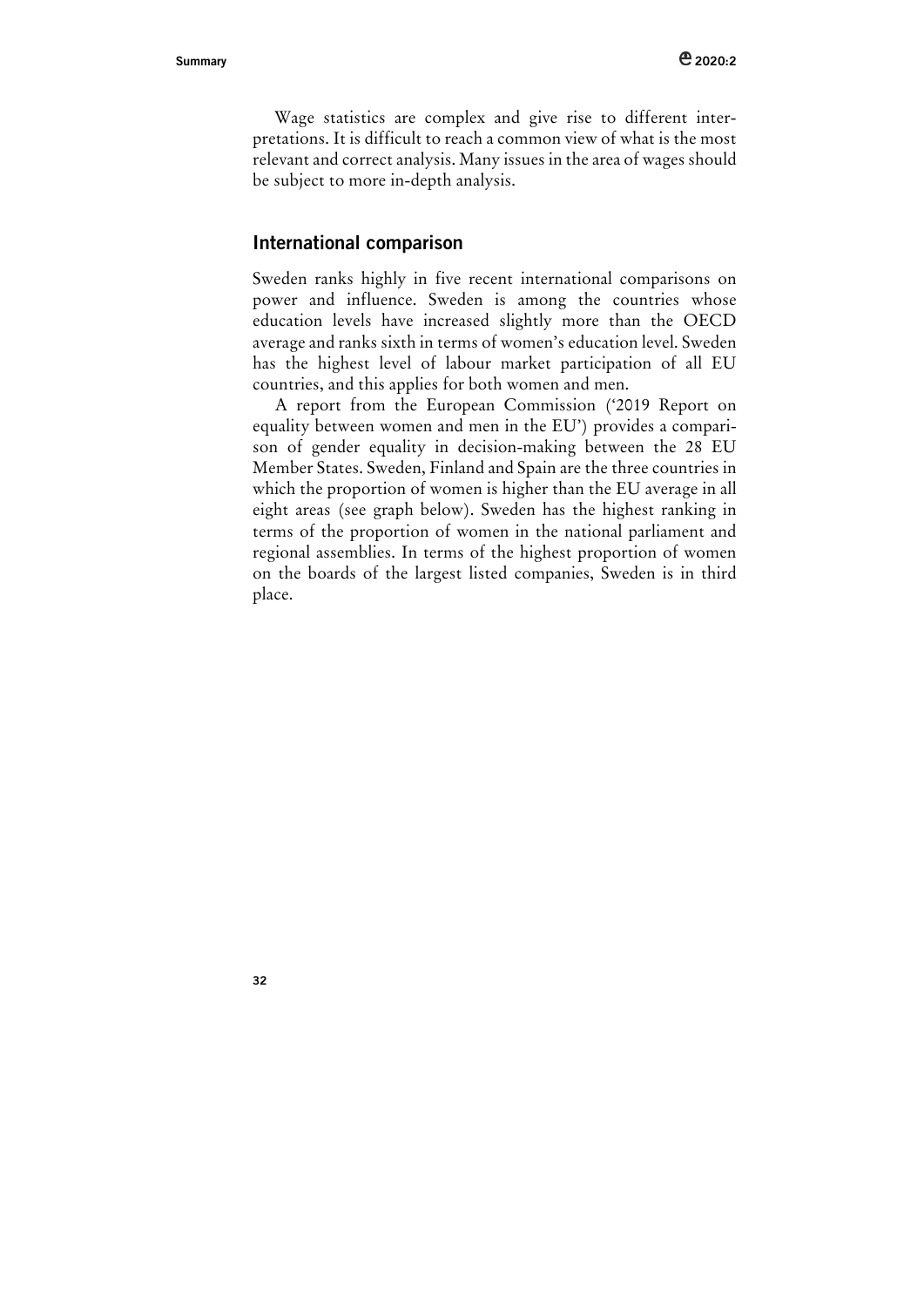

#### Figure 4 Proportion of women in eight decision-making areas in 2018, average for the 28 EU Member States and for Sweden

Note: The figure on the right of the bars gives Sweden's position among the 28 EU Member States. The end of the light bar illustrates the average for the EU Member States and the end of the dark bar shows Sweden's result.

Source: European Commission (2020), 2019 Report on equity between women and men in the EU.

# **Conclusions**

The report shows that the traditional image of gender equality in society has changed; what was once male-dominated has become female-dominated. We can see an interlacing pattern between education, work, power and influence, and a reduced wage gap between women and men. Education is the key here and women currently dominate in the universities.

It is a clear trend that the proportion of women is increasing in influential positions in working life compared with men. Our calculations also show that this trend is continuing. There is a dynamic in the link between higher education and professions with power and influence.

The report also shows that the new reality offers more choices for politicians: